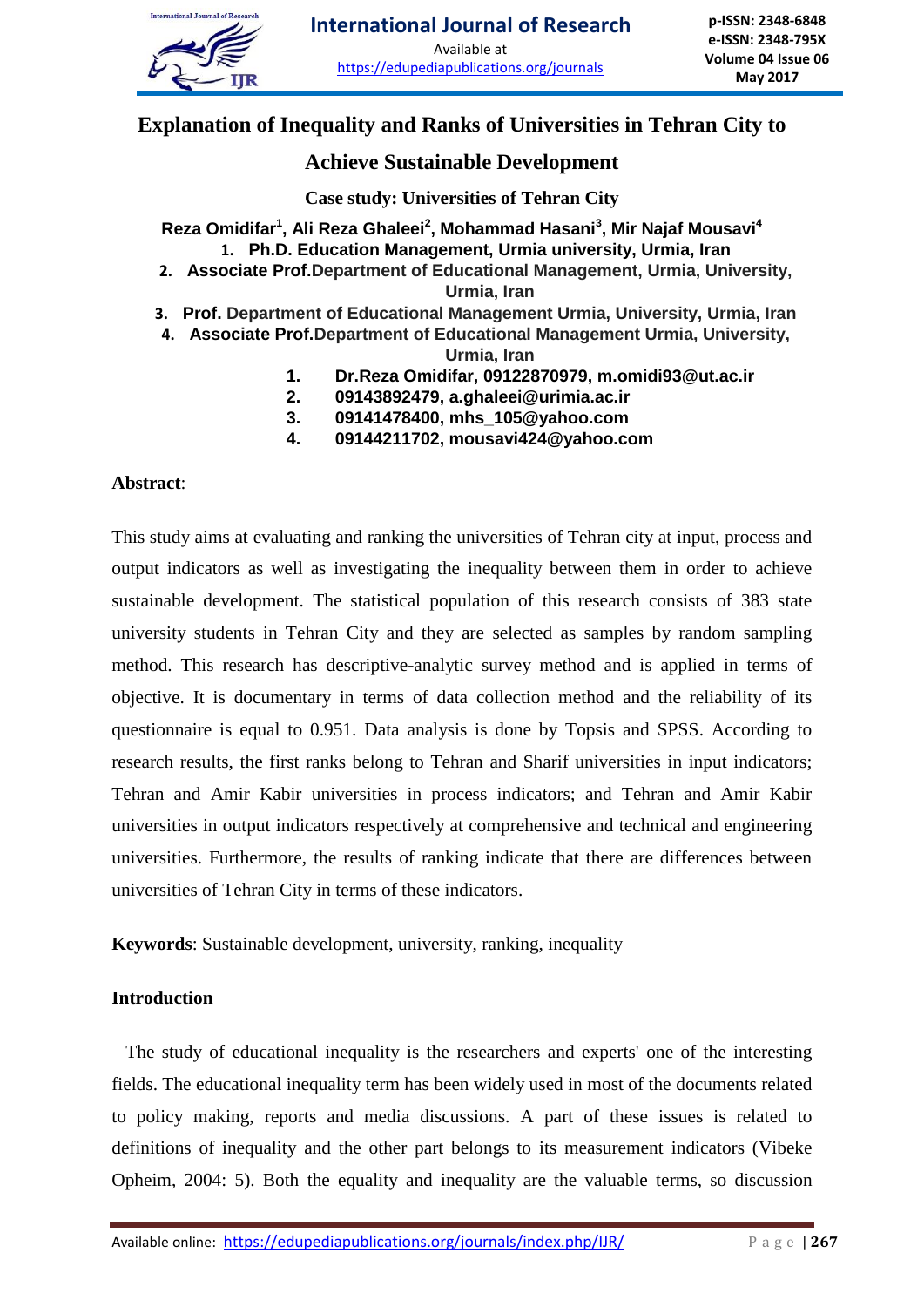

about them cannot be normative; therefore the acceptable level of inequality or justice is based on the individual and optional preferences. The educational opportunity inequality is defined as the impact of student's socio-economic status based on his learning (Horn, 2010: 10). In terms of opportunity equality, the inequality can be as the lack of equality. The opportunity equality is primarily related to the access; and in this case for instance, access to higher education; in other words, whether all enthusiastic students can enroll in higher education (Vukasovic & Claudias, 2010: 6).

The use of educational indicators is one of the basic ways to identify the disadvantaged areas and evaluate the performance and success of educational systems in covering the weaknesses and shortcomings. The indicators are among the tools which are commonly used to measure the educational performance. The performance indicators, which are used in higher education system, have the same functions which are done by indicators in other areas such as the economic or social systems. The indicators are valuable since they provide the current information, analyze the trends and predict changes. Indicators are used to describe the nature of a system in order to determine how the system components are interconnected, interacted and changed. Furthermore, the data of performance indicators is used to judge the progress toward the goals or standards (Shavelson, & Jeannie , 1991). The performance indicators in higher education express the higher education problems through collecting the clear and objective evidence and as a basis for making the educational system accountable. Furthermore, the indicators can be utilized to discover the causes of education system failures (Ogawa, 1998: 47). Based on the objectives of Science, Technology and Innovation System in the second chapter (the ideal Science and Technology situation) and according to the local Holistic Scientific Map, the superior documents emphasize on its first rank among the Islamic and international universities and focus on the macro strategies of local science and technology development (designing the efficient system for supervision, evaluation and implementation of comprehensive ranking systems and quality assurance of scientific, technology and innovation institutions with an emphasis on protecting the applicants' rights and transparency and supply and demand market development), so this study performs the micro evaluation of universities in Tehran and understand the difference between them to reduce the inequalities and achieve the sustainable development according to the superior documents and evaluation of scientific situation in Iran and based on the classification of educational system components into three categories of input, process and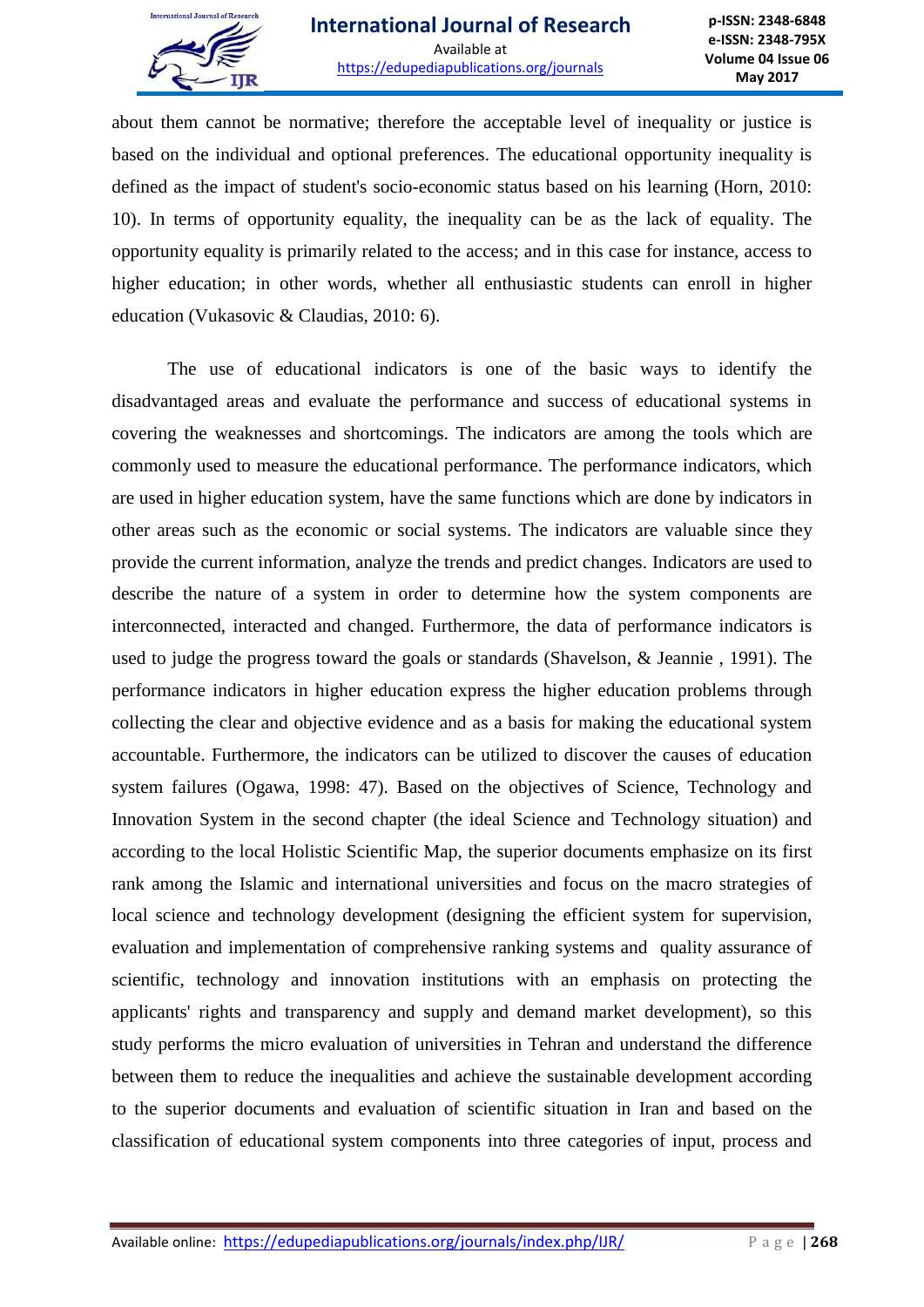

output indicators and based on wide and various indicators in both documentary and nondocumentary indicators.

# **1- Research literature**

Sustainable development means combining the economic, social and environmental objectives to maximize the current human welfare without undermining the abilities of future generations in order to meet their needs ( $OECD<sup>1</sup>$ : 1). In short, the sustainable development means the increased capacity and dynamics of national system in all political, economic, social, cultural and environmental aspects and subsets in a way that the national system is able to meet the growing and nature-friendly needs and interact with changing internal and external conditions (theoretical principles and documents of the fourth plan, 2004). Through obvious link of main university functions namely the research, education and everyday sustainable activities of university, the overall approach of university for sustainable development proves the application of vague sustainable development concept in the real world to students. This approach considers Taylor's conference commitments for sustainable development. A systemic approach specifies that if a sustainable approach is the goal of development at a university as a small town, all interconnected sectors should be taken into account. Such an integrated and complementary approach is an ideal target for most of the higher education institutions and it provides a framework for implementing the sustainable development within the organization. This approach seeks to break down barriers between the functional units of institute (Faham & Rezvanfar, 2015).

Nowadays, the equal educational opportunities especially at schools imply that anyone has access to equal effective educational opportunities which lead to realization of desired learning outcomes (Evans Valsky, 2013: 80). According to the structuralists, despite the fact that there is the inequality in the educational system, the educational inequality is substantially more likely due to the differences in individual talent, attitudes and responsibility except for the consequences of system performance (Parsons, 1959; Inkles & smith, 1974; Schultz, 1961). Neo-Marxist economists such as Bowles and Jenits conclude that the educational institutions of modern societies regenerate the inequality rather than its modification and elimination (Chenge, 2009: 83). The equality principle is one of the components of socialism. According to the socialists, the private ownership of production

**.** 

<sup>&</sup>lt;sup>1</sup> organization for economic co-operation and development (OECD)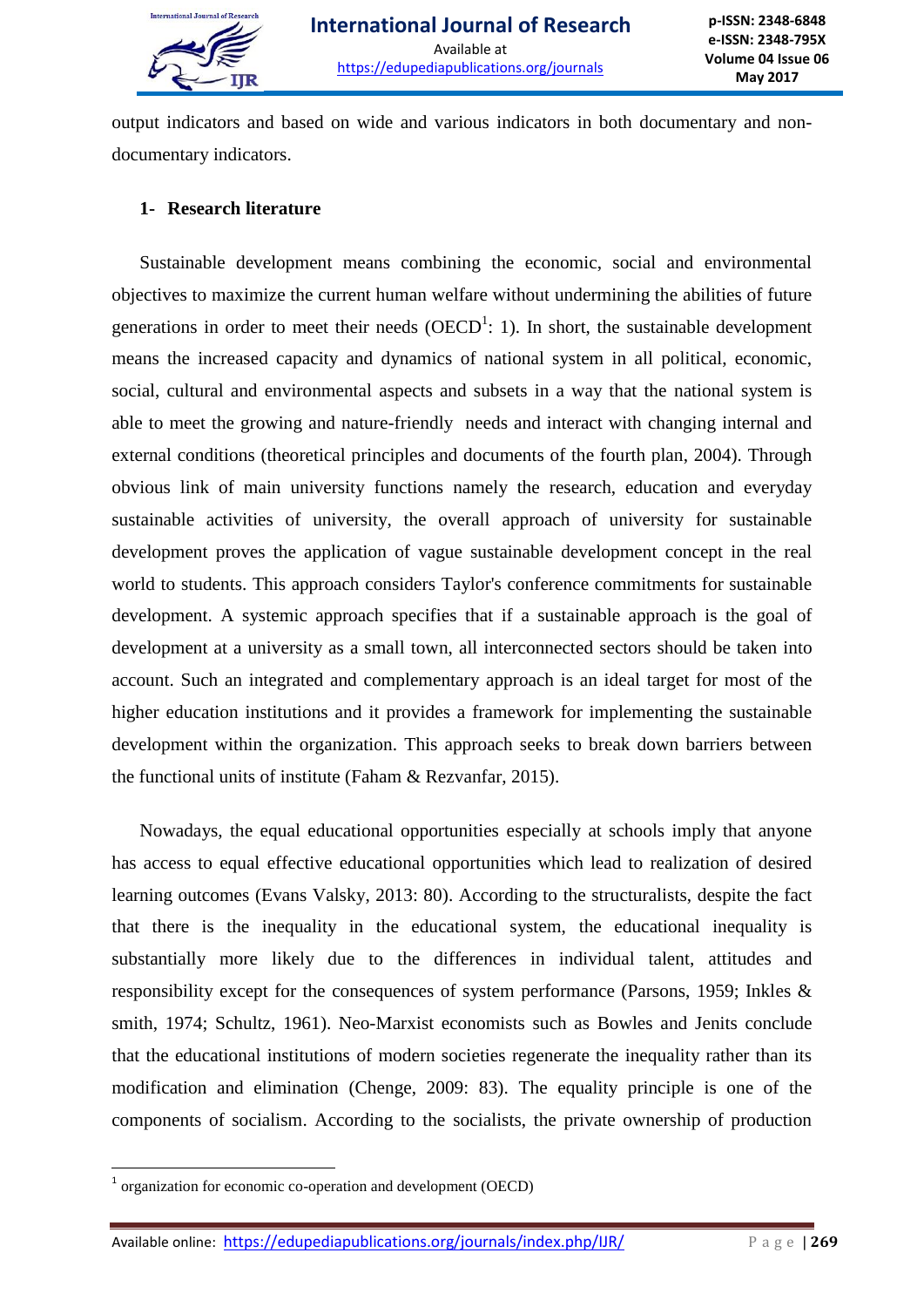

tool is the source of all damaging economic, social and cultural injustices and inequalities. Therefore, they insist on the equality principle (Alizadeh, 2007: 46). According to anarchists, the government does not pay attention to the poor and needy citizens, and only think about providing the capitalist class interests. They argue that as long as the government continues, the monopoly capitalism, and power concentration and thun the inequality will not be disappeared (Alam, 2004: 12). The educational opportunity equality and justice can be investigated according to two different perspectives. In other words, it can be taken into account as the aim or tool to achieve the long-term goal of social equality. According to the classical liberal concept, the equality means that all people are equal and free in their rights regardless of race, color, national and social origin. According to this concept, the educational equality means that the people should be equal at the start of working life and education. In a socialist attitude, the education is seen as the principal mean of equalizing the social differences. The equality of educational opportunities is realized when everyone are equal in access to education. This goal is now accepted at the international level, but it is not fully realized. The concept of liberal in educational opportunity equality is based on the idea that every person is born with a relatively certain and fixed capacity of intelligence, but the individual intelligence is not related to his social class. Therefore, the educational system should be designed in a way that it destroys the geographic and economic obstacles which prevent the students' abilities in lower classes in order to achieve the developed innate intelligence. The educational system should enhance social mobility and lead the lower class individuals to higher social status. According to the full application of liberal concept of educational equality, not only the ready lower class people should be developed, but the higher class youth should receive the lower level education, and put in inferior jobs (Leinonen, 2000: 14).

# **2- Ranking the universities**

During the history of creation and development of universities, there has constantly been the competition between the universities and higher education centers for attracting the students, professor and financial and non-financial donations as well as promoting the social status. For years, the competition took place only by assessing the implied reputation of universities, and there was not any objective information for supporting this reputation. In other words, the university reputation and renown, which was often due to the governmental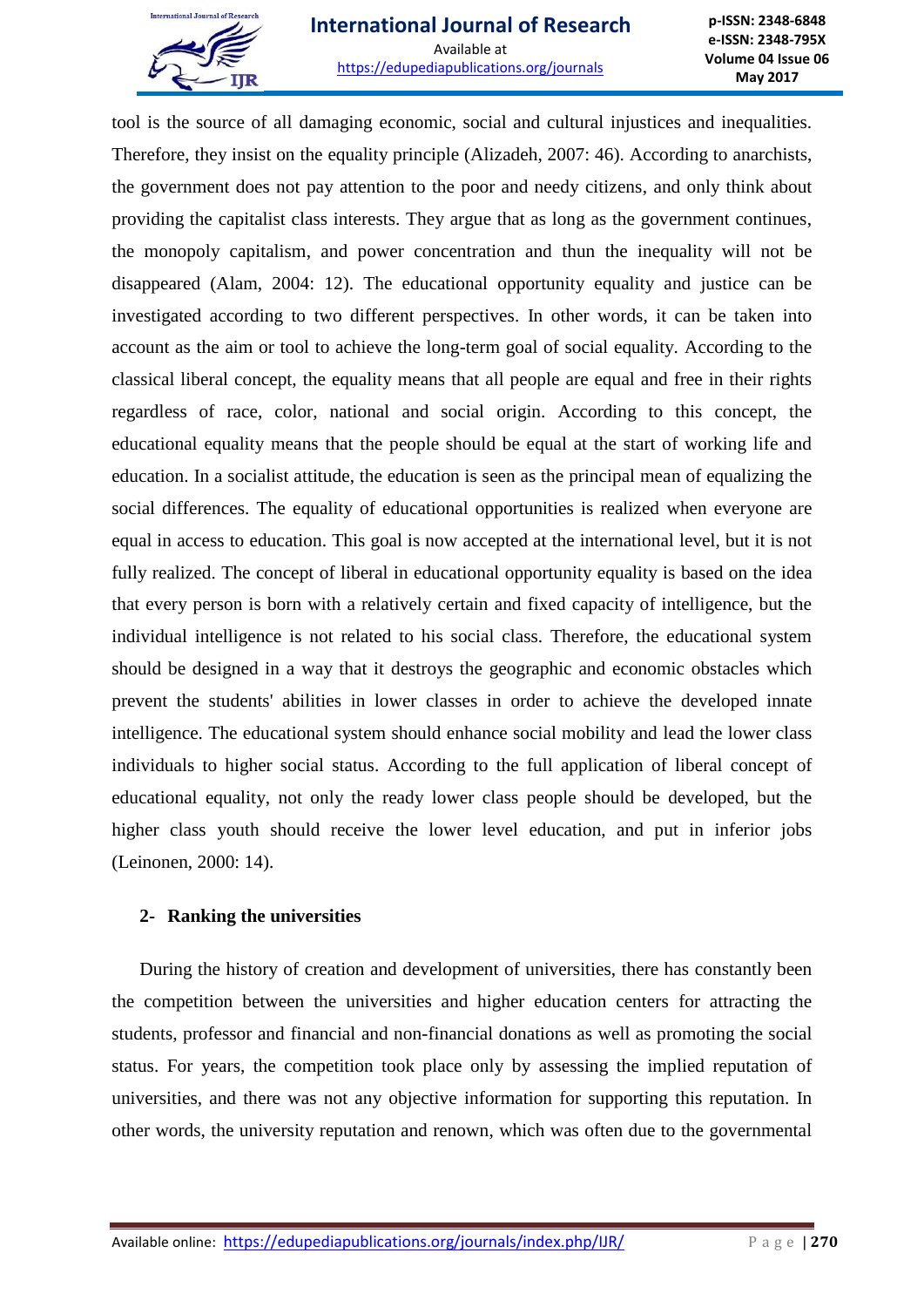

support and advertising, was considered as the indicator of judgment about appropriateness or inappropriateness of university (Shin, 2011).

The inclusion in classification and ranking the global universities has improved the higher education level because due to the emergence of global ranking, the universities are not able to evade and avoid the national and international comparisons, and this has made changes in performance of universities (Rauhvargers, 2011: 68). There is little consensus about how to rank universities. Most of the researchers believe that ranking has made the unhealthy competition between universities; and the universities are trying to adjust their activities based on ranking criteria in order to keep their ranks at higher levels. In contrast, some experts have expressed the opposite view and stated that ranking will improve the quality of higher education institutions and universities. It should be noted that the quality is a term related to the mind; and the quality ranking should be done in the light of objectives of universities and higher education institutions (Yamani Douzi Sorkhabi, 1993).

At the national level, the higher education institutions and government utilize the performance indicators for different purposes. The higher education institutions use the performance indicators for four reasons.

- 1- Performance supervision and comparison with objectives
- 2- Contribution to assessment and organizational performance measurement
- 3- Providing the information quality assurance for foreign inspectors
- 4- Providing the information and reporting to the government for responsiveness (Rowe, 2004).

Five overall criteria namely the research, education, international reputation, and socioeconomic activities and resources are used to rank the local universities. These criteria have indicators each which has its own value and weight; and finally the university status is specified in terms of ranking by calculating them from raw data received from universities and applying the weights and calculating the sum of them according to the formulas. The weight of educational indicators is generally low in ranking system of our country and even in the best-known ranking global systems; and even this low number of educational indicators does not accurately measure the educational quality in some ranking systems (Sadlak, 2007). Ranking the universities is performed at both macro and micro levels. The macroeconomic assessment evaluates the current status of country at a national scale. The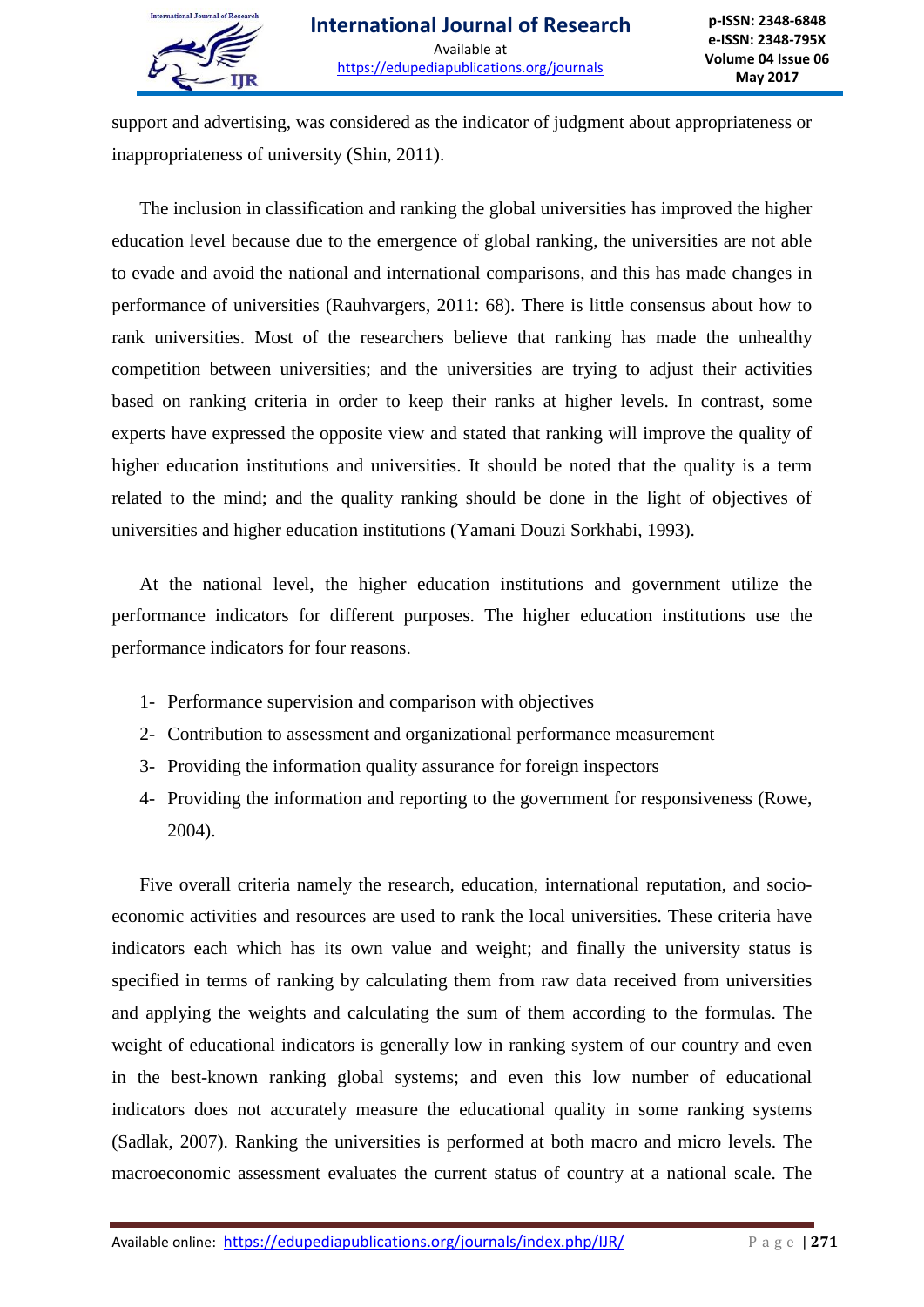

status of each higher education subset is generally investigated and beyond the universities and higher education institutions and relevant organizations. This evaluation determines the higher education process in each main field (educational, research, student, cultural, budget, and credit infrastructures) and specifies their relative status at the international arena. The micro assessment evaluates the status of universities and higher education institutions in comparison with each other. Despite the fact that most of the developed indicators are similar at micro and macro sectors, the level of assessment is different. The micro assessment will ultimately lead to classification of universities and higher education institutions. The micro and macro assessment indicators include the quantitative, qualitative and analytical indicators of higher education; and they have been developed in the following five main areas: educational, research, student, cultural, credit and facilities (higher education assessment indicators in the Islamic Republic of Iran, adopted by the Supreme Council of the Cultural Revolution (SCCR) in 2004.

### **3- Academic position evaluation indicators of higher education system**

1) According to the definition of UNESCO in investigating the global status of science, three main fields are used for position evaluation indicator to provide the scientific comparison for countries at the regional and global levels:

- A) Material resources allocated to scientific and technological activities;
- B) Detection of knowledge production in terms of publications;
- C) Measurement of technology production in terms of registered members' rights (Ghofrani, 1998).
- 2) OECD science and technology indicators: The research and development indicators applied by the OECD are classified into two groups including the data-related and output-related indicators. The limitations of OECD indicators are as follows:

A) OECD scientific and technological indicators have been created based on the analysis of input and output. None of these indicators are able to continue the accumulation of scientific knowledge.

B) The innovation by small firms is another source in the field of technological change and it is not displayed in research and development expenditures;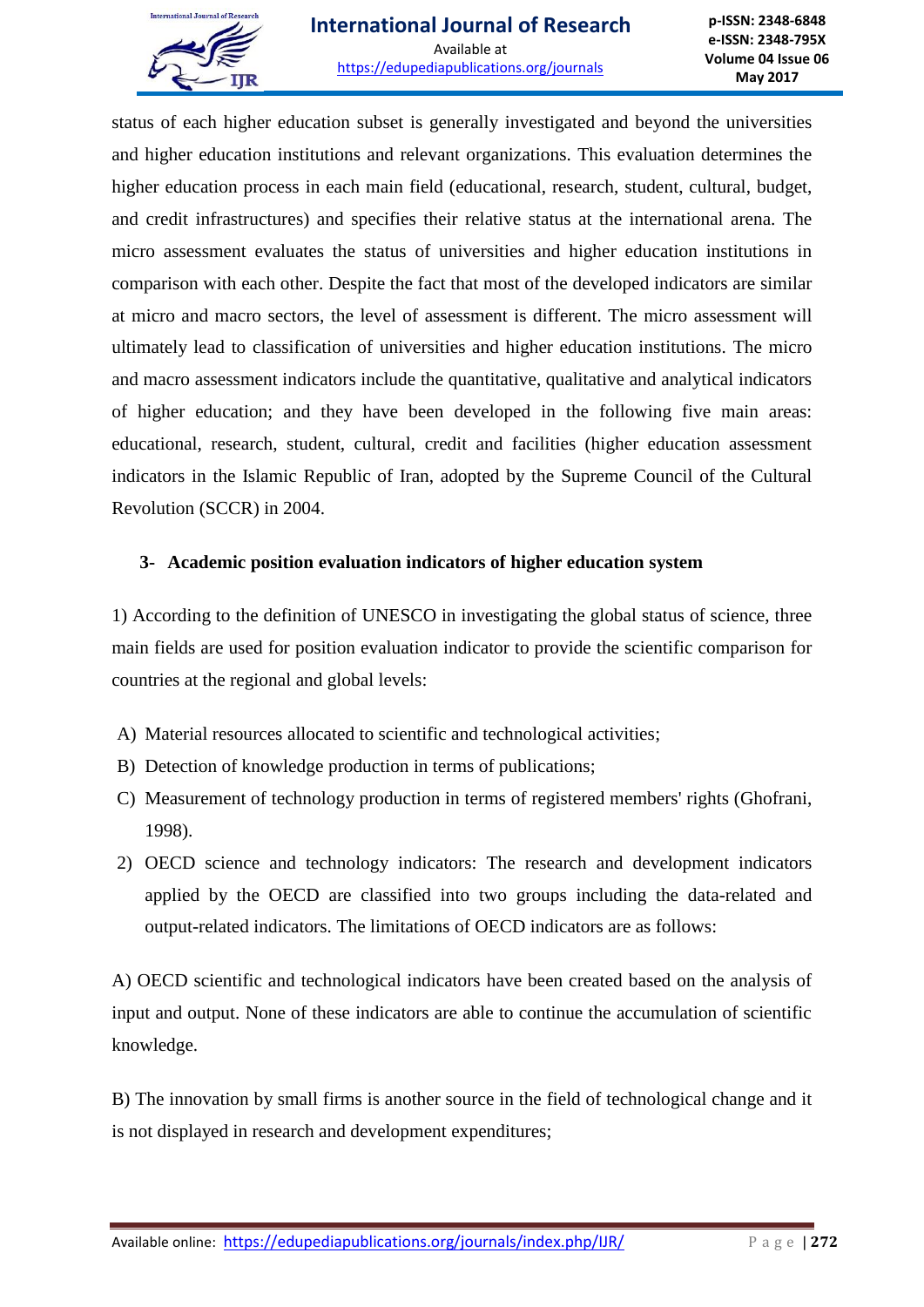

C) The research and development expenditures are only a part of costs in the field of innovation.

D) The impact of research and development (R&D) and innovation activities cannot be fully displayed in the OECD science and technology indicators.

E) Patent is one of the output indicators due to several disputing factors.

F) The OECD science and technology indicators cannot be usually used in developing countries.

G) The OECD science and technology indicators indicate the cross-sectional imaging of technology state (Shafia, 2001: 42).

3) According to Scott, all performance evaluation criteria such as academic performance evaluation criteria can be classified into three categories based on the structure (input), process and output (Scott, 2003).

**3-1- Higher education indicators based on the educational system components in this research are as follows:**

# **A) Educational system input parameters**

The indicators related to the input refer to the internal factors of education system including the human, financial and physical resources (Hosseininasab, 1993: 59). The educational system inputs include faculty members, students, staff support, curriculum, laboratories and computer websites, facilities and library resources, and procedures and standards (Al-Turki & Duffuaa, 2003: 330). Input parameters refer to the human, financial and physical resources in supporting the enterprise programs, activities and provided services; for instance, an indicator such as the allocation of resources should be related to the data of registration ratio, the quality of teaching-related resources, and learning quality (Burke et al, 2002).

# **B) Educational process indicators**

They refer to the indicators related to processes which are done by educational group members and include the teaching process, managerial process, supervision and support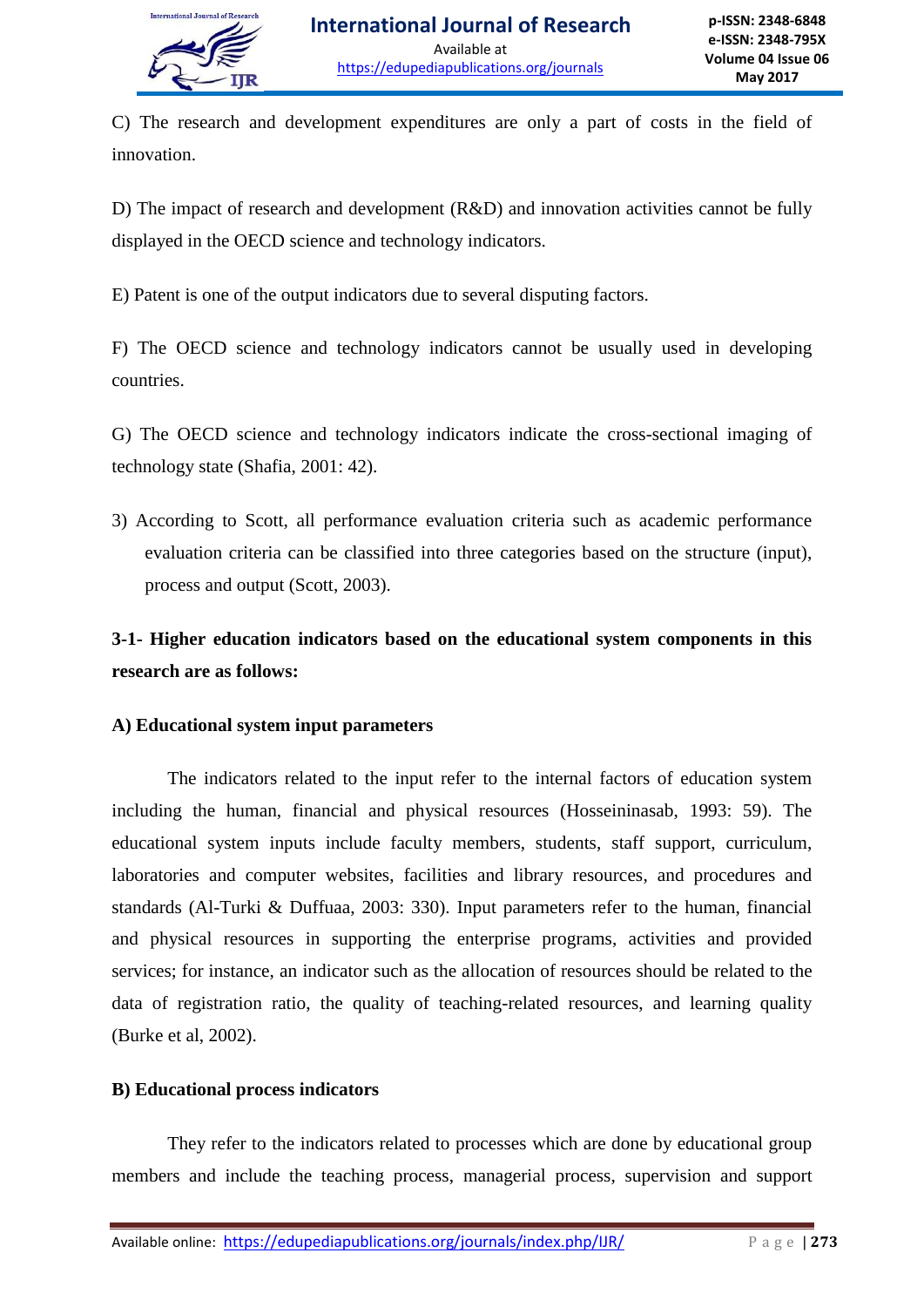

process, the student support process, and quality control process (Al-Turki & Duffuaa, 2003: 330). The criteria such as the academic failure, rejection rate, and promotion rate and rate of selection in different fields of study can reflect the performance of any higher education institution (Hosseininasab, 1993). The process indicators include the tools used for providing the educational programs, activities and services in the organizational space. The process indicators refer to a set of qualitative information about aspects of teaching and learning quality such as the policies and practices related to teaching and learning, performance management and staff professional development, curriculum quality, and students' learning assessment, quality of facilities, services and technology. The process indicators can be investigated by experimental research through practical, useful and appropriate measures in high quality education and learning in higher education institutions usually through the institutional assessment. The process indicators provide a proper understanding of common measures and quality of activities and lead to the higher quality in the effective information of policy decisions. They are valuable sources of information in teaching and its quality because they investigate the student's learning experience core (Kuh, Pace & Vesper, 1997).

### **C) Indicators of educational system output**

The educational output refers to the graduates, researchers, basic and applied research, providing services for community such as the in-service education and educational workshops (Al-Turki & Duffuaa, 2003, 330). The ratio of graduates per year to the total number of students in the same year, and also the ratio of employed graduates in the labor market to the total number of graduates of institute in the same year are among the output indicators (Hosseininasab, 1993: 59). The output indicators reflect the quantity of production results including the immediate measurable results and direct consequence of implemented activities for such results (Burke, 1998).

#### **4- Comparison of ranking systems**

Famous international rankings such as "THE-QS" and Shanghai rankings compare the universities as a whole. This approach has been more criticized (Marginson, 2007; Van Raan, 2005; Loannidis,et al, 2007). On the one hand, there is a significant difference between the universities and they cover limited universities which have a greater chance to obtain better ranks than large universities with diverse educational groups, because they focus all their capabilities on advancing the education and research and output of both of them, and reveal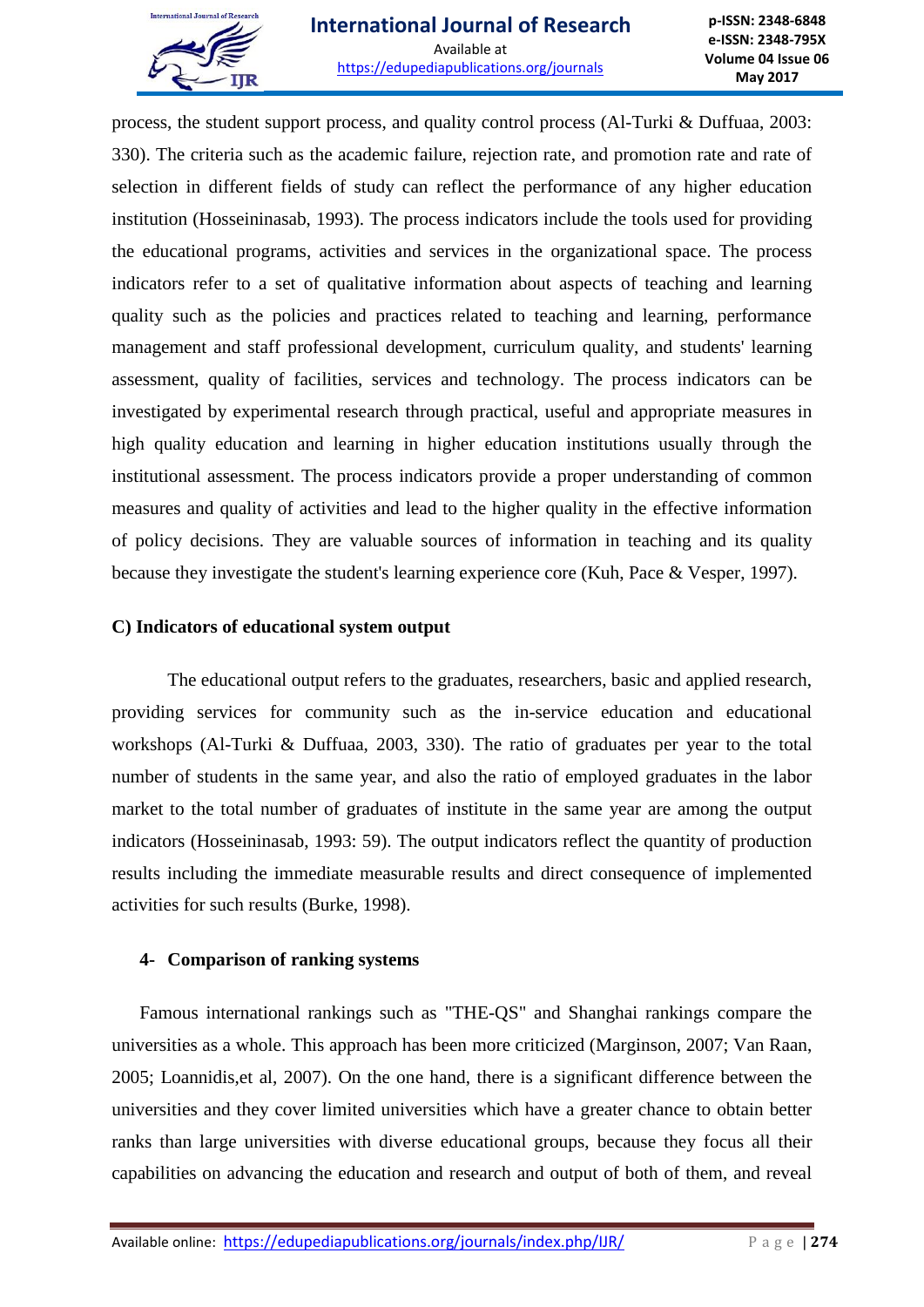

their capabilities in international rankings. On the other hand, the universities and higher education institutions have different strengths in educational departments and different branches of engineering sciences, social sciences, art and medical sciences; and each university can have better educational and research potential in educational departments and attitudes towards the other universities (Van Raan, 2004). The holistic rankings do not consider these differences while comparing and ranking the universities; and sometimes a university, which is stronger in a thematic field and has a few educational departments than the other fields, obtains higher position in rankings than the university, which has various educational departments in various fields, and this is more common especially at universities, which focus on basic and engineering sciences, due to the higher number of scientific works in these fields. Furthermore, it should be noted that there are other common scientific products such as the book, report and booklet in human sciences, social sciences and arts; and the scientific outcomes of these types are much lower than the article (Usher & Savino, 2006; Usher & Cervenan, 2005)

In a dissertation entitled "the criticism of scientific ranking policy at global universities in global ranking systems based on the current criteria and providing the proposed model, Rojan, Hoshyar (2011) concludes that most of the immigrants are accepted at superior universities in the world or gain scholarships and pass their doctorial courses out of their homelands after education in bachelor and master courses. Most of these universities are at the top of ranking system table, and thus people will be usually attracted to such universities. The dissatisfaction with educational system, the cultural level, the lack of social progress opportunity and job assurance, the lack of necessary facilities for research, the lack of scientific and professional growth, different feelings about local and foreign universities, the lack of relationship between the local and international educational systems, and so on.

Rocki argues that the applied methods in rankings only refer to some of the measures. The current methods, which are often based on weighting some different indicators and tools of categories, all indicate that there is not a real and objective ranking system which can be applicable to all organizations and higher education institutions (Rocki, 2005).

# **5- Research methodology**

This research is applied in terms of objective, and has survey and library method based on the data collection method. The statistical population consists of universities of Tehran City;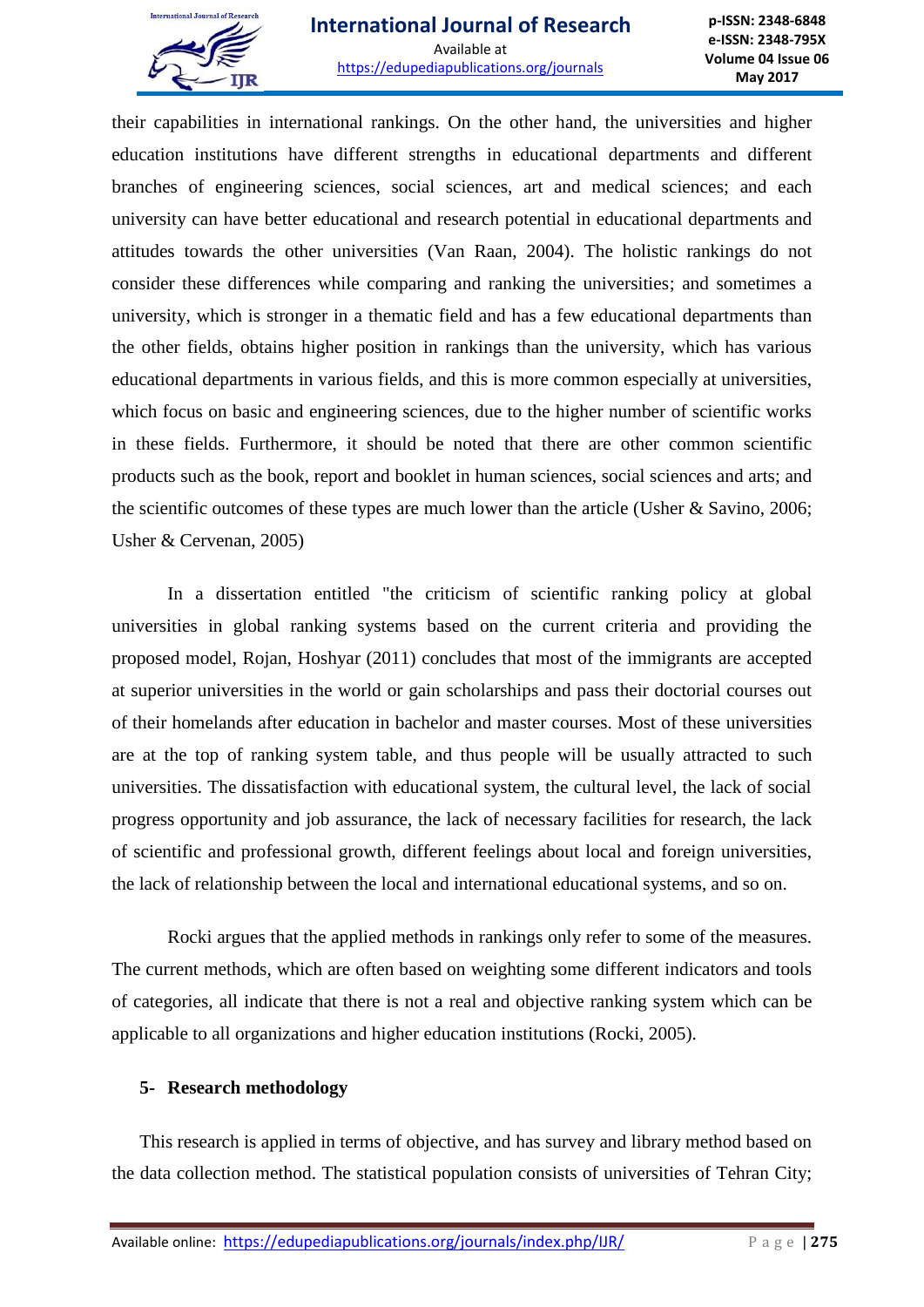

and 363 subjects are selected as samples through stratified random sampling and Cochran Formula, and then the questionnaires are distributed among them. For documentary purposes, we use the statistics of 2012-2013, the documents of Supreme Council of the Cultural Revolution (SCCR), the Ministry of Science, Research and Technology, the Institute of Research and Planning in Higher Education, and the Educational Assessment Organization of Iran as well as the results of performance evaluation in research and technology. The questionnaire is designed based on the standard questionnaires; and the Cronbach's alpha of its sections is presented in Table 1. The face validity of questionnaire is confirmed by professors; and its construct validity is approved by factor analysis. The descriptive and inferential statistics methods are used for data analysis; and TOPSIS software. The educational inequality is separately investigated based on the access of university to each indicator through TOPSIS technique, and then the rank of universities in each indicator is separately studied in each indicator; and the positions of universities in access to indicators are determined by integrating the indicators in input, process, and output forms. After forming the n\*m matrix in multi-criteria decision making (TOPSIS), the indicators and universities are put in its columns and rows; and then the weights of indicators are obtained by Entropy method after solving the scale of indicators. Afterwards, the positive ideal (A) and negative non-ideal (A) solutions are determined for each indicator and criterion. After calculating the distance of each indicator (criterion), the value of C statistic, which refers to the relative closeness of universities to ideal solution and is from 0 to 1, is obtained; and the more its value is close to 1, the more the university obtains the higher rank in that indicator than others, and thus the universities are ranked in each indicator by this method.

| No.            | Questionnaire                  | Number of      | <b>Number of</b> | Cronbach's |
|----------------|--------------------------------|----------------|------------------|------------|
|                |                                | questionnaires | items            | alpha      |
| $\mathbf{1}$   | A (academic achievement        | 383            | 28               | 0.851      |
|                | motivation)                    |                |                  |            |
| $\overline{2}$ | B (Social capital)             | 383            | 8                | 0.808      |
| 3              | C (Cultural capital)           | 383            | 22               | 0.866      |
| $\overline{4}$ | D (Quality of higher education | 383            | 30               | 0.946      |
|                | process)                       |                |                  |            |
| 5              | E (Environmental attitude)     | 383            | 16               | 0.872      |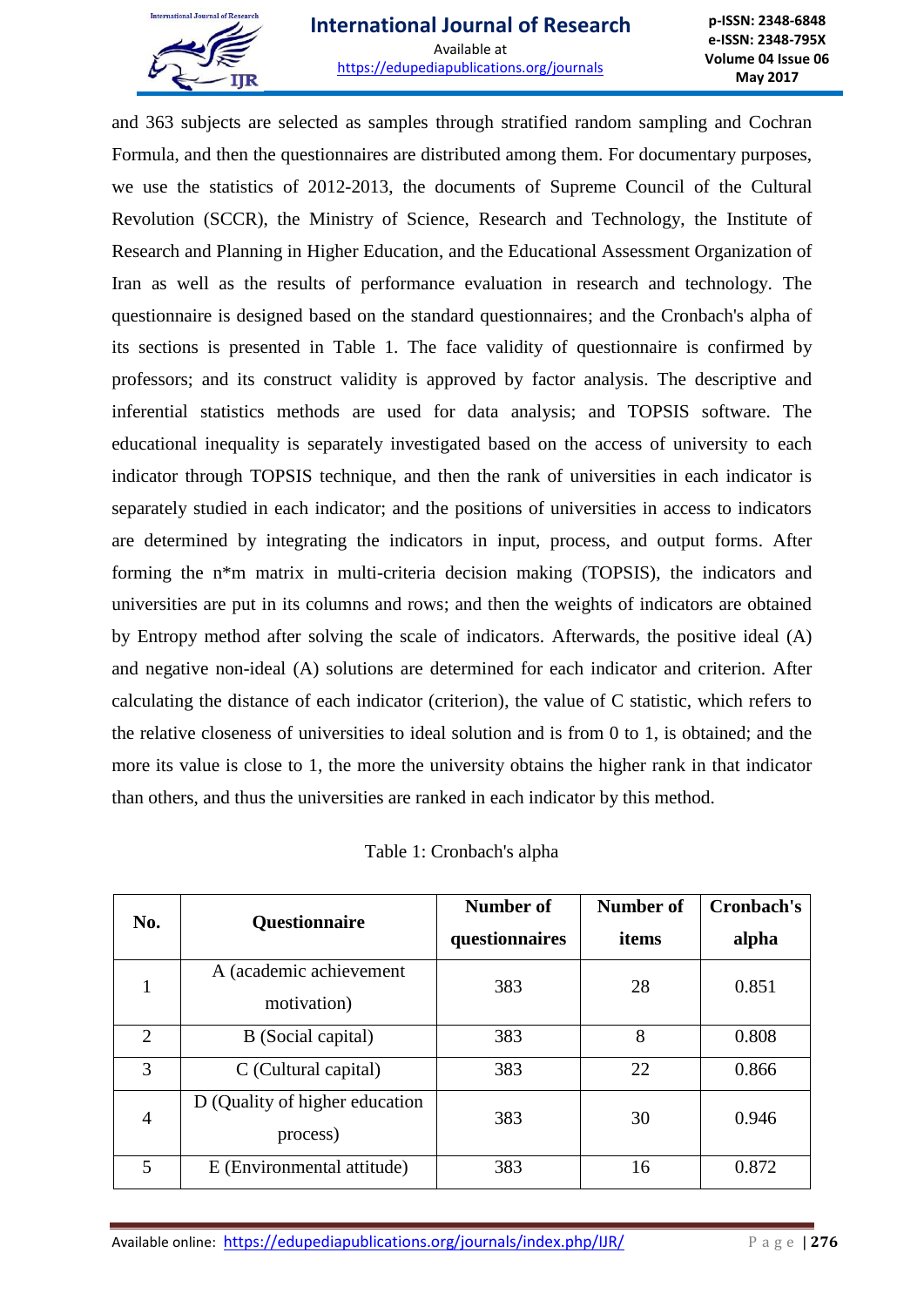

**International Journal of Research** Available at

https://edupediapublications.org/journals

| F (Attitude towards work)       | 383 | $4^{\circ}$ | 0.927 |
|---------------------------------|-----|-------------|-------|
| G (Scientific interaction)      | 383 |             | 0.845 |
| H (Social interaction)          | 383 |             | 0.763 |
| Total (Non-cognitive variables) | 383 |             | 0.951 |

**Research question:** Is there a difference between universities of Tehran in terms of input, process and output indicators?

### **6- Research findings**

### **6-1- Ranking the universities of Tehran in input indicators**

The universities of Tehran are ranked in terms of input indicators which consist of eight indicators namely the cultural, student, educational, credit and facilities, social capital, cultural capital, economic capital, and academic achievement indicators. In general, the integrated input indices at comprehensive universities namely Tehran University, Tarbiat Modares University, and Shahid Beheshti University have obtained the first to third ranks. At technical and engineering universities, Sharif University of Technology, Amirkabir University of Technology, and University of Science and Technology have received the first to third ranks respectively.

| <b>Comprehensive Universities</b>             |                     |      |  |
|-----------------------------------------------|---------------------|------|--|
| <b>Name of university</b>                     | <b>TOPSIS</b> value | Rank |  |
| Tehran                                        | 0.912               |      |  |
| <b>Tarbiat Modares</b>                        | 0.535               | 2    |  |
| Shahid Beheshti                               | 0.272               | 3    |  |
| Allameh Tabatabaei University                 | 0.266               | 4    |  |
| <b>Shahed University</b>                      | 0.257               | 5    |  |
| Alzahra University                            | 0.092               | 6    |  |
| Kharazmi University                           | 0.077               | 7    |  |
| <b>Technical and engineering universities</b> |                     |      |  |
| <b>Name of university</b>                     | <b>TOPSIS</b> value | Rank |  |
| <b>Sharif University of Technology</b>        | 0.536               |      |  |

#### **Table 2: Ranking the universities of Tehran in integrated input indicators**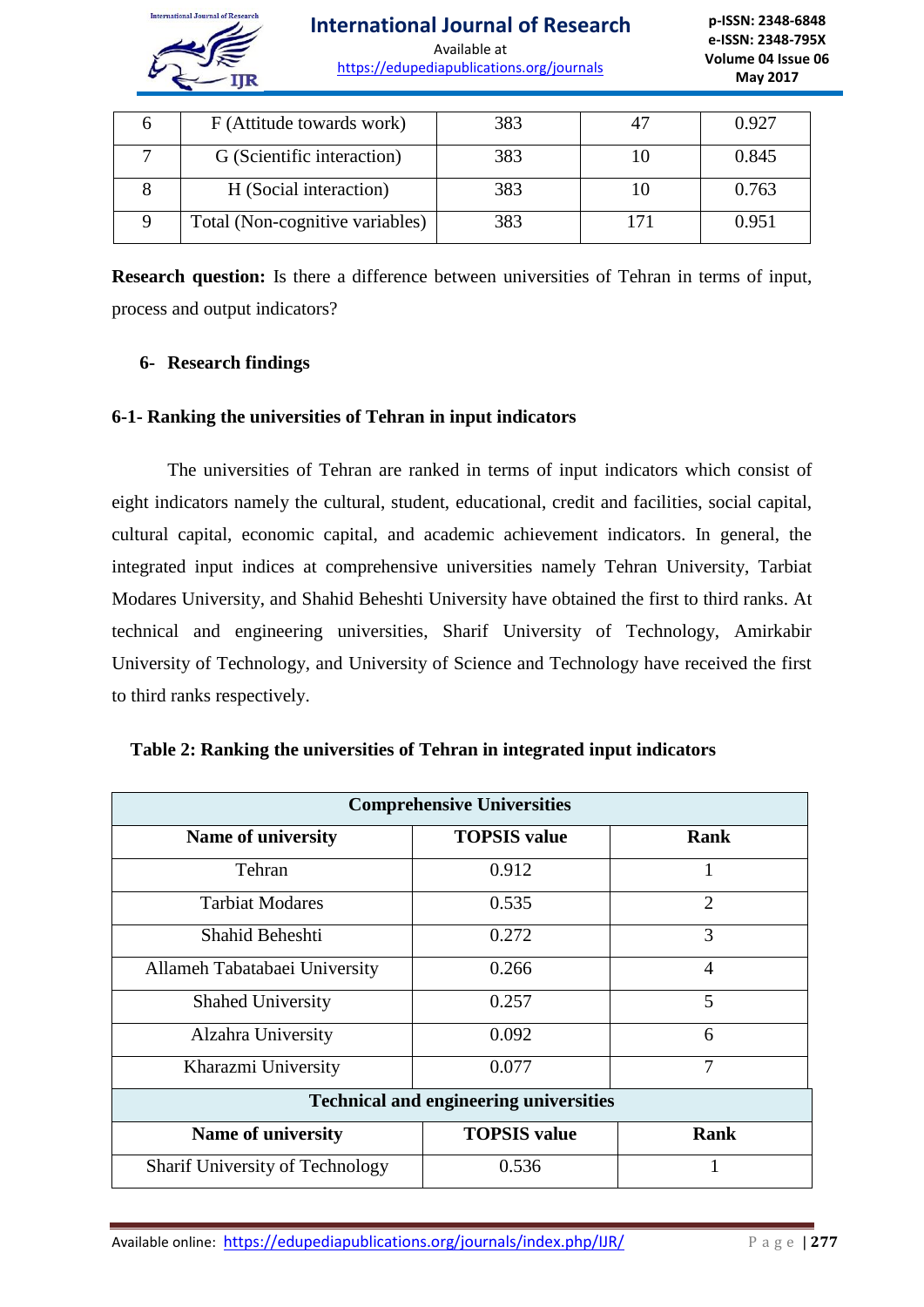

| Amirkabir University of Technology   | 0.516 |  |
|--------------------------------------|-------|--|
| University of Science and Technology | 0.486 |  |
| Khaje Nasir Toosi University of      | 0.273 |  |
| Technology                           |       |  |

### **6-2- Ranking the universities of Tehran in process indicators**

The universities of Tehran are ranked in terms of process indicators which consist of six indicators namely the credit and facilities, educators, educational, student, cultural, and quality of higher education. Comprehensive universities namely Tehran University, Tarbiat Modares University, and Allameh Tabatabaei University are put in the first to third ranks. At technical and engineering universities, Amirkabir University of Technology, Sharif University of Technology, and University of Science and Technology have received the first to third ranks respectively.

| <b>Comprehensive Universities</b>             |                     |                |  |
|-----------------------------------------------|---------------------|----------------|--|
| <b>Name of university</b>                     | <b>TOPSIS</b> value | Rank           |  |
| Tehran                                        | 0.891               |                |  |
| <b>Tarbiat Modares</b>                        | 0.275               | $\overline{2}$ |  |
| Allameh Tabatabaei University                 | 0.253               | 3              |  |
| Shahid Beheshti                               | 0.229               | $\overline{4}$ |  |
| Alzahra University                            | 0.217               | 5              |  |
| Kharazmi University                           | 0.15                | 6              |  |
| <b>Shahed University</b>                      | 0.136               | 7              |  |
| <b>Technical and engineering universities</b> |                     |                |  |
| <b>Name of university</b>                     | <b>TOPSIS</b> value | <b>Rank</b>    |  |
| Amirkabir University of Technology            | 0.398               | 1              |  |
| <b>Sharif University of Technology</b>        | 0.336               | $\overline{2}$ |  |
| University of Science and Technology          | 0.261               | 3              |  |

**Table 3: Ranking the universities of Tehran in integrated process indicators**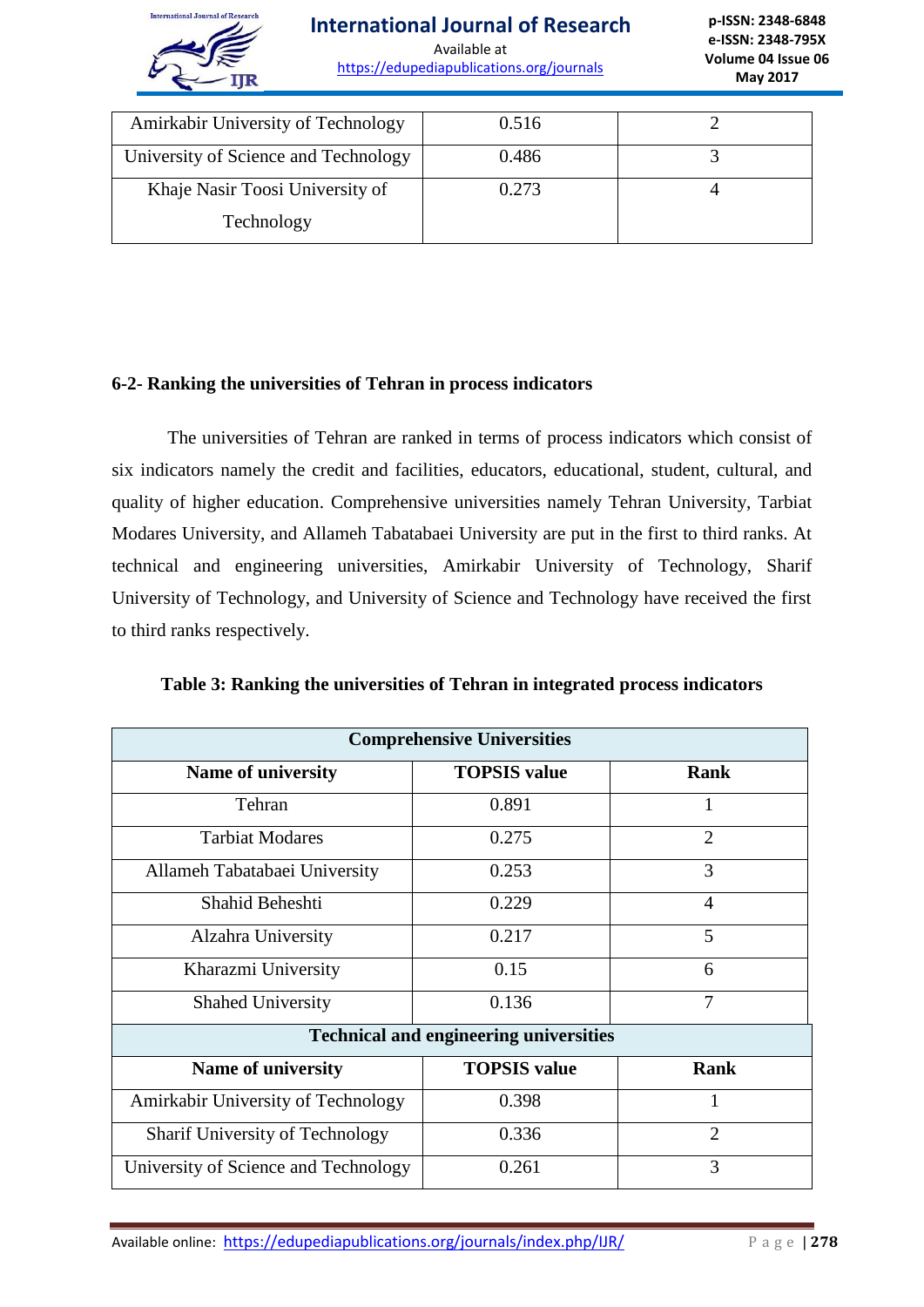

Available at https://edupediapublications.org/journals

| Khaje Nasir Toosi University of | 0.246 |  |
|---------------------------------|-------|--|
| Technology                      |       |  |

### **6-3- Ranking the universities of Tehran in output indicators**

The universities of Tehran are ranked in terms of output indicators which consist of eight indicators namely the education, research, commercialization, scientific interaction, social interaction, attitudes towards work, attitudes towards environment, and students. Comprehensive universities namely Tehran University, Tarbiat Modares University, and Alzahra University are put in the first to third ranks. At technical and engineering universities, Amirkabir University of Technology, Sharif University of Technology, and Khaje Nasir Toosi University of Technology have received the first to third ranks respectively.

| <b>Comprehensive Universities</b>             |                     |                |  |  |
|-----------------------------------------------|---------------------|----------------|--|--|
| Name of university                            | <b>TOPSIS</b> value | Rank           |  |  |
| Tehran                                        | 0.738               | $\mathbf{1}$   |  |  |
| <b>Tarbiat Modares</b>                        | 0.488               | $\overline{2}$ |  |  |
| Alzahra University                            | 0.31                | 3              |  |  |
| <b>Shahed University</b>                      | 0.309               | 4              |  |  |
| Shahid Behashti                               | 0.302               | 5              |  |  |
| Allameh Tabatabaei University                 | 0.274               | 6              |  |  |
| Kharazmi University                           | 0.166               | 7              |  |  |
| <b>Technical and engineering universities</b> |                     |                |  |  |
| <b>Name of university</b>                     | <b>TOPSIS</b> value | <b>Rank</b>    |  |  |
| Amirkabir University of Technology            | 0.555               | 1              |  |  |
| <b>Sharif University of Technology</b>        | 0.393               | $\overline{2}$ |  |  |
| Khaje Nasir Toosi University of               | 0.307               | 3              |  |  |
| Technology                                    |                     |                |  |  |
| University of Science and Technology          | 0.289               | $\overline{4}$ |  |  |

# **Table 4: Ranking the universities of Tehran in integrated output indicators**

# **7- Conclusion and suggestions**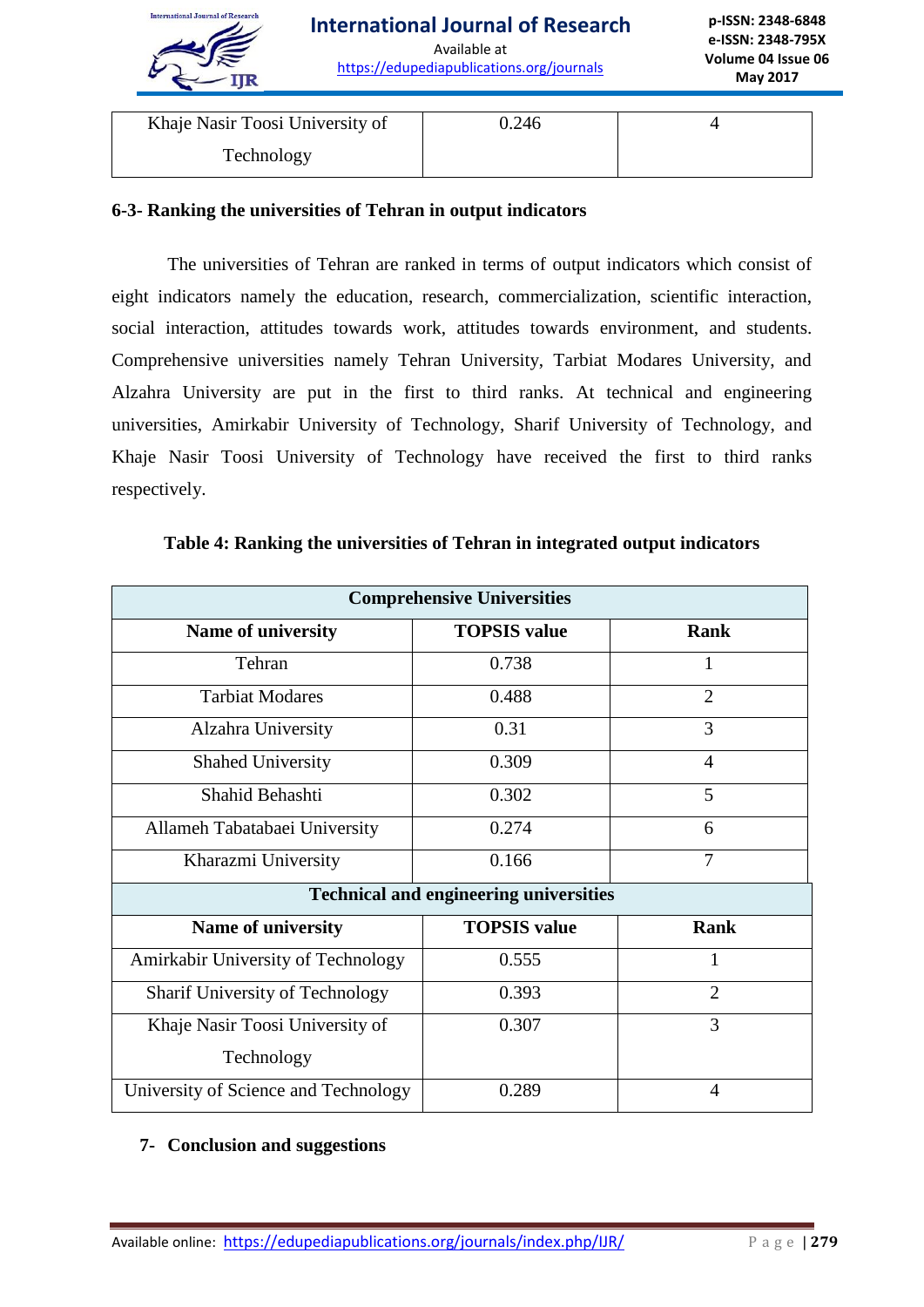

The use of various documentary and non-documentary indicators is one of the main results of this research; while the limited and often research indicators are applied in other studies and international rankings.

According to the research results, the comprehensive universities namely University of Tehran, Tarbiat Modares university and Shahid Beheshti University have obtained the first to third ranks respectively, and also the Technical and Engineering Universities namely Sharif University of Technology, Amirkabir University of Technology, and University of Science and Technology have obtained the first to third ranks respectively in terms of input indicators. At the process level, the comprehensive universities namely University of Tehran, Tarbiat Modares University, and Allameh Tabatabaei University, and also Technical and Engineering Universities namely Amirkabir University of Technology, Sharif University of Technology, and University of Science and Technology have obtained the first to third ranks respectively. At the output level, the comprehensive universities namely University of Tehran, Tarbiat Modares University, Alzahra University, and also the Technical and Engineering Universities namely Amirkabir University of Technology, Sharif University of Technology and Khaje Nasir Toosi University of Technology have obtained the first to third ranks respectively.

According to the results of ranking in input, process and output indicators, there are differences and inequalities between universities of Tehran in terms of these indicators. The results of this research for ranking are consistent with international rankings in which the University of Tehran and Sharif University of Technology have put in the first rank in our country. Furthermore, according to research by Van Raan, the universities are separately compared in two distinct comprehensive, technical and engineering groups in order to prevent the difference.

It is suggested selecting and investigating some of the indicators due to the vast number of indicators because the use of various indicators will prolong the research. The roles of the underlying factors and non-cognitive output are often neglected in studies, and thus the new studies can utilize them according to variety of these indicators.

# **Reference:**

-Alam, A. R. (2004). Anarchism: Past and Present and changes in scope, Faculty of Law and Political Science,No. 65, 112-87.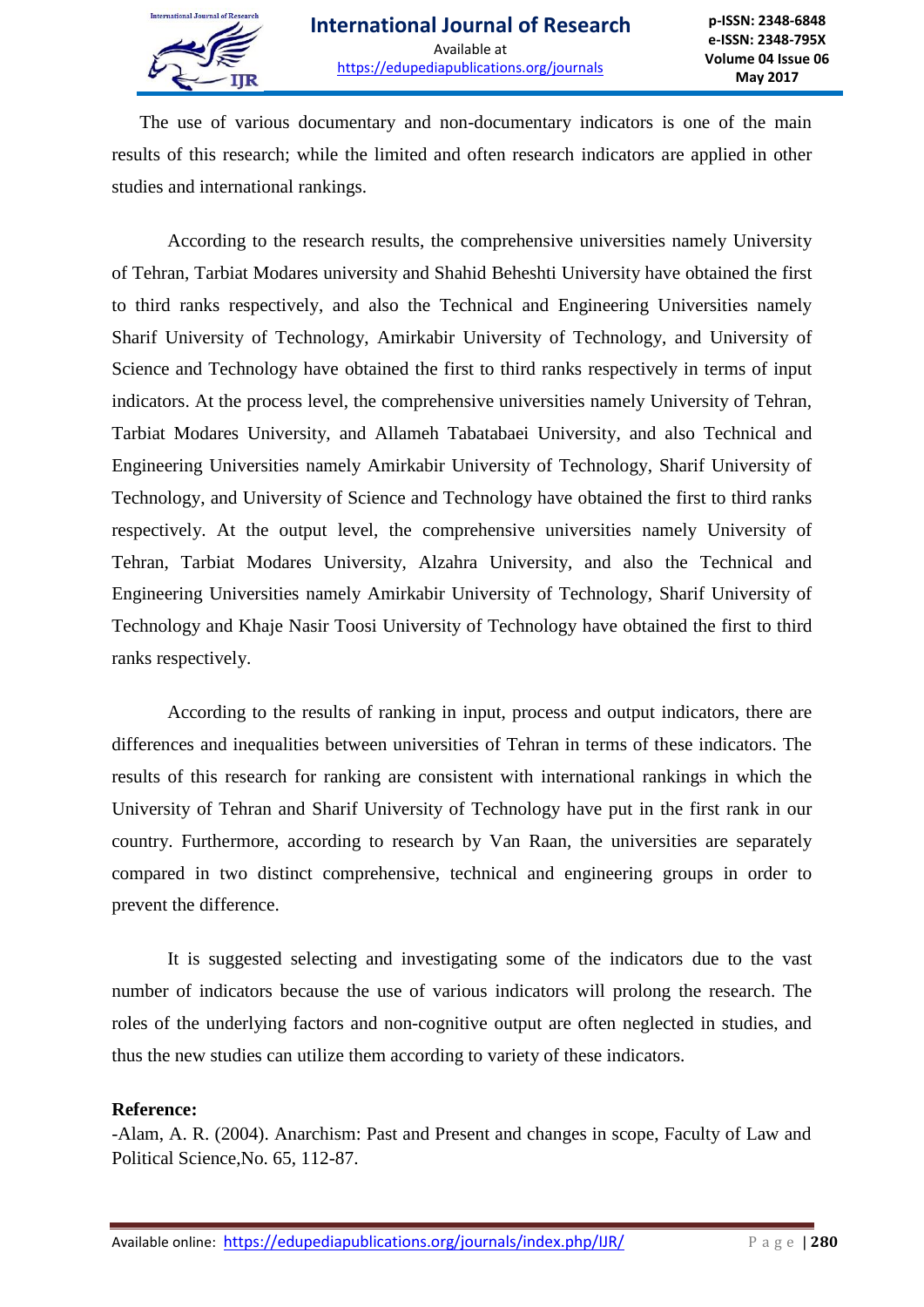

-Al-Turki, U,. & Duffuaa.S. (2003). Performance measures for academic department. The International Journal of Educational Management. 17(7).330-338.

- Alizadeh, A..A. (2007). Socialism. Magazine amount, No. 92,49-46.

-Burke, J.C., Minassians, H. & Yang, P. (2002). State performance reporting indicators: What do they indicate? Planning for Higher Education, 31(1), 15-29.

-Burke, J.C. (1998). Performance Funding: Arguments and Answers. New Directions for Institutional Research,No. 97, 85-90.

-Cheng, H. (2009). Ineqality in Basic Education in China: A Comprehensive Review. International Journal of Educational Policies.3(2): 81-106.ISSN:1307-3842.

- Evans, R. J., Valsky, C.& Valsky, T. (2013). Organizational Behavior in Education translator doctor Mohamad Hasni, Maryam Samari, Hossein mohebi and Leila Jowdat. Urmia University Press.

- Ghofrani, M.A. (1998). Evaluation the scientific situation of the country, the Institute for Higher Education Research and Planning Education , Ministry Culture and Higher Education. -Horn, D. (2010). Essays on educational institutions and ineqalitu of opportunity, A Doctoral Dissertation submitted to the centeral European University in partial Fulfillment of the requirements for the Degree of Doctor of Philosophy.

- Hosseininasab, D. (1993). Performance development centers in universities faculty members. Tehran, published by the Institute for Research and Planning in Higher Education.

-Hoshyar, Rojan. (2011). Academic Ranking of World Politics Review World University ranking systems based on the current standards and proposed new models: a study of immigrant academics universities in Iran, Tehran University, Tehran.

-Kuh, G. D., Pace, C. R., & Vesper, N. (1997). The development of process indicators to estimate student gains associated with good practices in undergraduate education. Research in Higher Education, 38(4), 435-454.

-Leinonen, T. (2002). Equality of education: a comparative study of educational ideologies of the word bank and the goverement of Zambia in 1971-1996. University of Tampere.

-Ogawa, R. & Collom (Ed). (1998). Educational Indicators: What are they? How can use them? University of California, Riverside.

-Parsons, T.(1959). The school class as a social system: some of its functions in American society. Harvard Educational Review(Fall.

-RAUHVARGERS, A. (2011). Global University Rankings and their Impact. A report for the European Universities Association (EUA) (Brussels, EUA). [www.eua.be/pubs/globaluniversity](http://www.eua.be/pubs/globaluniversity%20rankings%20and%20their%20impact.pdf) rankings and their impact.pdf

-Rocki, M. (2005). Statistical and mathematical aspects of ranking: Lessons from Poland. Higher Education in Europe, 30 (2) , 173-181.

-Rowe, K. (2004). Analysing & Reporting Performance Indicator Data: 'Caress' the data and user beware! ACER, April, background paper for The Public Sector Performance & Reporting Conference, under the auspices of the International Institute for Research (IIR).

-Sadlak, J. & Liu, N.C. (eds.) (2007). The World-Class University and Ranking: Aiming Beyond Status,UNESCO-CEPES, Cluj University Press, Bucharest, Romania.

-Scott, R. (2003). "Organzations : Rational, Natural and open system". U S : Prrentice-Hall.